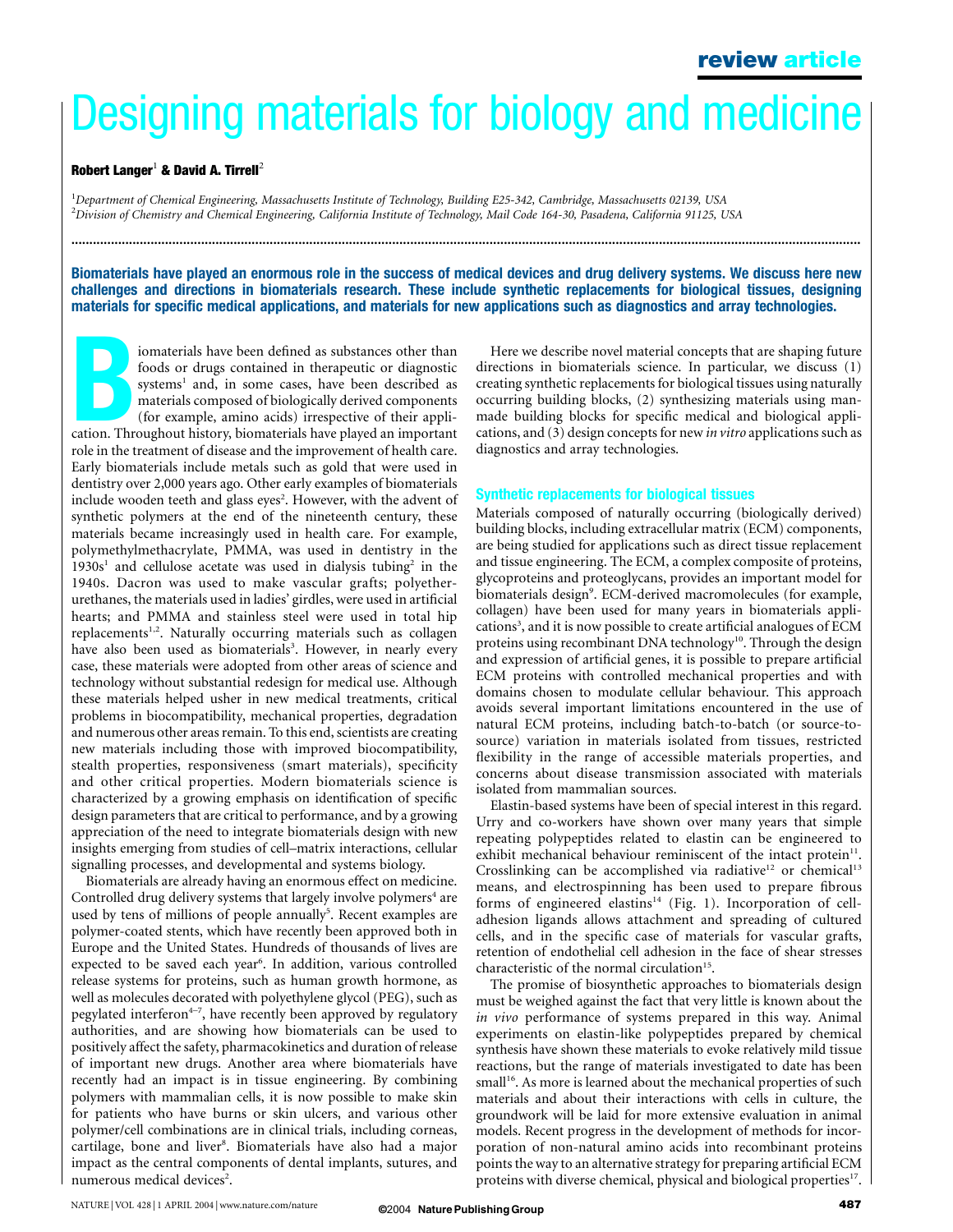Substantially more experience has been gained in evaluating the in vivo performance of engineered biomaterials based on polysaccharides. Alginate hydrogels bearing cell-adhesion ligands have been used as scaffolds for cell encapsulation and transplantation, and have yielded promising results in experiments directed towards the engineering of bone tissue capable of growth from small numbers of implanted cells<sup>18</sup>. The prospect of growing tissues from small numbers of precursor cells is an attractive alternative to harvesting and encapsulating large cell masses before transplantation.

Molecular self assembly of peptides or peptide-amphiphiles may also lead to unique biomaterials. A number of self assembled peptide systems have been developed, including systems that can potentially be used in tissue engineering and nanotechnology<sup>19,20</sup>.

An alternative to synthesizing polymers composed of natural components is the synthesis of biomimetic polymers, which combine the information content and multifunctional character of natural materials (such as a particular amino acid sequence that might be desirable for cell attachment) with the tailorability of a synthetic polymer, such as control of molecular mass or polymer degradation, and the ability to impart appropriate mechanical properties. An example of this concept has been the synthesis of polymers composed of lactic acid and lysine. Like polylactic-glycolic acid, these polymers can be made to degrade at desired times. However, by adding lysine as a co-monomer with lactic acid, a free amino acid is provided, which allows coupling reactions to take place and does not affect the overall biocompatibility of the polymer<sup>21</sup>. By coupling specific amino acids (such as the tripeptide sequence  $RGD$ ) to this polymer, cell adhesion can be regulated<sup>22</sup>.

Another strategy that has been used in modifying a variety of natural and synthetic polymers has been the inclusion of PEG into the material to reduce non-specific effects of protein adsorption and colloidal aggregation. The molecular origins of these phenomena are not yet thoroughly understood. One example of the effects of the PEG can be seen in the creation of polylactic-glycolic acid (PLGA) PEG diblock polymers that, when formed into nanospheres, can, like cells, circulate in the body for long time periods. For example, in mice, only 30% of PLGA-PEG nanoparticles were cleared after 5 h whereas 66% of non-PEG-containing PLGA nanoparticles were



Figure 1 Electrospun fibres of elastin-like artificial proteins made by expression of artificial genes in bacterial cells. **a**, **b**, Scanning electron micrographs. c, d, Transmission electron micrographs. Scale bars: a and b, 100 nm; c,  $3.3 \mu$ m;  $d$ , 2.0  $\mu$ m. Images from ref. 14.

cleared in only 5 min (ref. 23). Halstenberg et  $al^{24}$  have adopted a related approach in engineering protein-based biomaterials, by grafting poly(ethylene glycol) diacrylate onto an artificial protein that contained multiple cysteine residues. The protein was designed to serve several functions, including cell adhesion, heparin binding, and degradation by plasmin to facilitate penetration by invading cells. The mechanical properties of the material were controlled by photopolymerization of the pendant acrylate units.

Another approach to creating a biomimetic reversible system is the creation of an antigen responsive hydrogel. Corresponding antibody pairs are used to form reversible non-covalent crosslinks in a polyacrylamide system. In the presence of excess free antigen, the hydrogel swells, but in its absence, the gel collapses back to a crosslinked network. Swelling does not occur when foreign antigens are added, showing that the system is antigen specific. Release of a model protein such as haemoglobin has been demonstrated in response to specific antigens<sup>25</sup>.

#### Materials for specific medical and biological applications

A variety of new materials are being synthesized from man-made building blocks, and being used to create devices for specific medical applications. One area of increasing attention has been the development of shape-memory materials that have one shape at one temperature and another shape at a different temperature<sup>26</sup>. Such materials might permit new medical procedures. For example, current approaches for implanting medical devices often require complex surgery followed by device implantation. However, with the development of minimally invasive surgery, it is possible to place small devices inside the body using laproscopes. These types of surgical advances may create new opportunities to enable a bulky device to be implanted into the human body in a convenient way.

Shape-memory materials might provide such an opportunity, because they have the ability to memorize a permanent shape that can be substantially different from an initial temporary shape. Thus bulky devices could potentially be introduced into the body in a temporary shape, like a string, that could go through a small laproscopic hole, but then be expanded on demand into a permanent shape (for example, a stent, a sheet, and so on) at body temperature (Fig. 2). New polymers have been synthesized with this concept in mind, including phase segregated multiblock copolymers whose starting materials are known biocompatible monomers such as  $\epsilon$ -caprolactone and p-dioxanone. Generally, these materials have at least two separated phases, each with thermal transition (glass or melting) temperatures. The phase with the higher transition temperature is responsible for the permanent shape, whereas the second phase can act as a molecular switch and enable fixation of a temporary shape. By regulating temperatures above and below the second phase's transition temperature, shape can be shifted from one form to another. In addition to permitting new opportunities for implanting devices, these polymers have been developed into sutures that are able to tie themselves on demand, triggered by a temperature change<sup>27</sup> (Supplementary video 1).

Materials that are liquids at room temperature but that harden in response to a change in temperature or an external stimulus, such as light, are also being studied<sup>28-30</sup>. Such systems offer an opportunity to inject materials containing drugs, for example, into the body through a small needle, but still enable the formation of an implant.

A variety of smart gels have also been developed. These gels can respond (and swell, for example) to triggers such as temperature or pH, or even specific molecules in the body such as glucose. Such systems may, with further study, be valuable in the treatment of disease: in the case of diabetes, for example, smart gels could provide direct feedback control, allowing more insulin to be delivered in response to excess glucose<sup>31</sup>.

It may be possible to change not only the bulk properties of materials but also their surface properties, using a simple 'switch'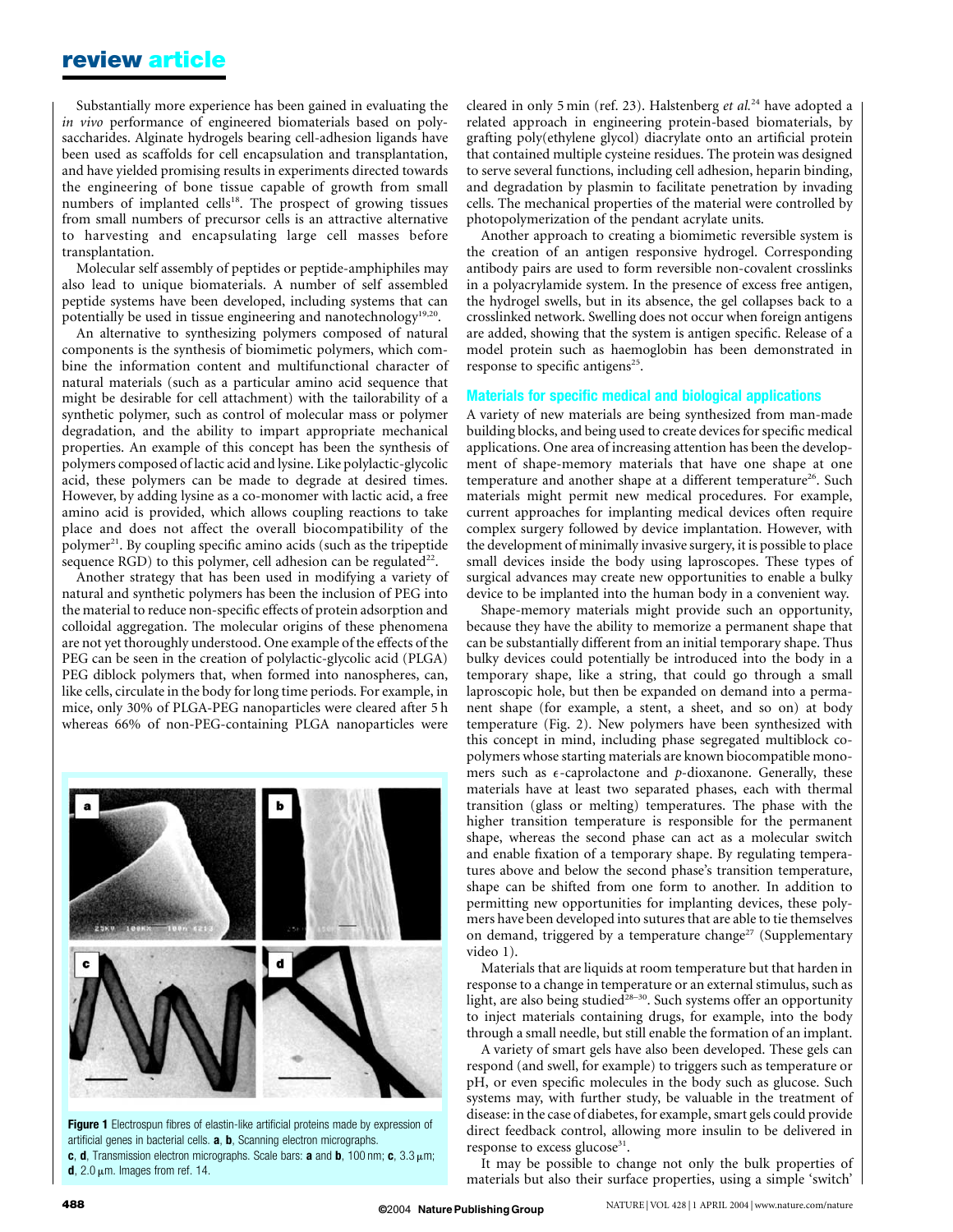## review article

such as temperature or electric charge. For example, alkanethioates such as 16-mercaptohexadecanoic acid, which has a hydrophobic chain capped by a hydrophilic carboxyl group, forms self-assembled monolayers on gold surfaces. These chains have an upright equilibrium conformation presenting the carboxylic groups to the surrounding medium. But when these alkanethioates are placed on gold at the correct density, application of an electric potential causes the carboxyl groups to be attracted to the gold surface electrostatically, causing the molecules to reversibly rearrange and expose the hydrophobic chain (Supplementary video 2). Such surface switches might offer new opportunities in such areas as drug delivery, microfluidics and biosensors<sup>32</sup>.

The development of high-throughput approaches to create novel biopolymers and screen them for various applications is garnering increased attention. For example, Kohn and co-workers have created polymer libraries and then screened them for different applications<sup>33,34</sup>. This type of high-throughput approach has also been used in the creation of gene therapy agents. For example, poly- $\beta$ -amino esters can be synthesized in a high-throughput manner, and a number of these new polymers have been shown to have higher DNA transfection activities in cell-based assays than existing materials such as lipofectamine<sup>35,36</sup>.

Gene therapy represents an area where appropriate molecular design is critical to achieving a successful outcome. Although viral vectors are highly effective, their use has raised serious safety concerns. This has motivated research on synthetic gene therapy vectors, which, although safer, have thus far been much less effective than viral vectors. To be effective, there are a number of attributes that the material must possess, including the ability to condense DNA to sizes less than 150 nm so that it can be taken up by receptormediated endocytosis, the ability to be taken up by endosomes in



Figure 2 Time series of photographs showing recovery of a shape-memory tube.  $a$ –f, Start to finish of the process; total time, 10 s at 50 °C. The tube was made of a poly( $\epsilon$ -caprolactone)dimethacrylate polymer network (the  $M_n$  of the network's switching segments was  $10^4$ ) that had been programmed to form a flat helix. Images courtesy of A. Lendlein.

the cell and to allow DNA to be released in active form, and to enable it to travel to the cell's nucleus<sup>37</sup>. An interesting example of the design of such new materials is provided by the cationic-cyclodextrin polymers developed by Davis and co-workers. Cyclodextrins are relatively non-toxic and do not elicit an immune response. When Davis and co-workers initially used cyclodextrins for packaging DNA they found the resulting complexes to be relatively unstable. To address this, they added adamantane-conjugated polyethylene glycol to the surface of the cyclodextrin particles. This enabled the development of uniformly sized nanoparticles that resisted aggregation. By modifying the surface of the particles in this way, chemical groups could be exposed that could attach other molecules and allow the particles to be targeted to, and deliver genes to, specific cells<sup>38</sup>. Another novel approach for gene therapy involves creating a triplex where low-density lipoprotein is used for targeting and stearyl polylysine is used for DNA complexation. This approach has been used to deliver vascular endothelial cell growth factor to heart muscle to aid in treating blockage of blood vessels<sup>39</sup>. With the advent of new gene therapy agents such as RNA interference<sup>40</sup>, the ability to design improved materials to deliver these agents will have increasing importance.

Biomaterials are also being used to affect bioadhesion in novel ways, even enabling materials to be used to potentially deliver complex molecules orally. It appears that polymers with high concentrations of hydroxyl groups bind with the intestinal mucosa. For example, Mathiowitz and co-workers<sup>41</sup> have designed polyanhydride nanoparticles (which can encapsulate DNA or other molecules, and which expose carboxyl groups on their exterior as the polymer erodes), and have shown that they can attach to mucous membranes and bind to the intestinal wall. Poly(fumaricco-sebacic) anhydride showed greater adhesive forces than other materials tested, had a longer contact time with cells in the intestine, and was able to pass through the intestinal wall with a protein inside it. Peppas and co-workers have developed polymers that are not only bioadhesive, but also swell in response to a pH change. These polymers are able to protect proteins from the acidic pH of the stomach, and release it in the more basic pH of the intestine. These materials also appear to temporarily open connections between intestinal cells, allowing the proteins to pass through<sup>42</sup>.

Microfabrication-based devices may also provide a novel approach for creating a variety of new biomaterials and delivery systems. For example, silicon microchips have been engineered to contain over 100 nanometre-sized drug-containing wells covered with gold on a chip  $1 \text{ cm} \times 1 \text{ cm}$ . By applying approximately  $1 \text{ V}$  to individually addressable wells, the drug in any of these wells can be released<sup>43</sup>. These types of systems have also been recently made with degradable materials (Fig.  $3)^{44}$ .

Microfabrication has also been used in the creation of sensors. For example, small sensors are being used to measure intraocular pressure for glaucoma patients<sup>45</sup>, and silicone microstimulators have been developed that can be controlled by telemetry<sup>46</sup> and are being used for retinal stimulation to aid in photoreceptor generation to treat diseases of the back of the eye that cause blindness. Prausnitz and co-workers have developed microneedles that are able to penetrate into the skin to depths far enough for drugs to enter the circulation, but shallow enough not to reach skin layers that contain nerves: therefore they do not cause pain<sup>47</sup>. Microfabrication has also been used to create polymer scaffolds containing an intricate vascular network<sup>48</sup>. All of these represent important ways of using micro- and nanotechnology to create potential new medical devices.

#### New applications: diagnostics and array technologies

Much of the preceding discussion has focused on the development of materials that display biological information, often in the form of peptide or protein domains, for the purpose of controlling cell and tissue behaviour. A related challenge arises in the engineering of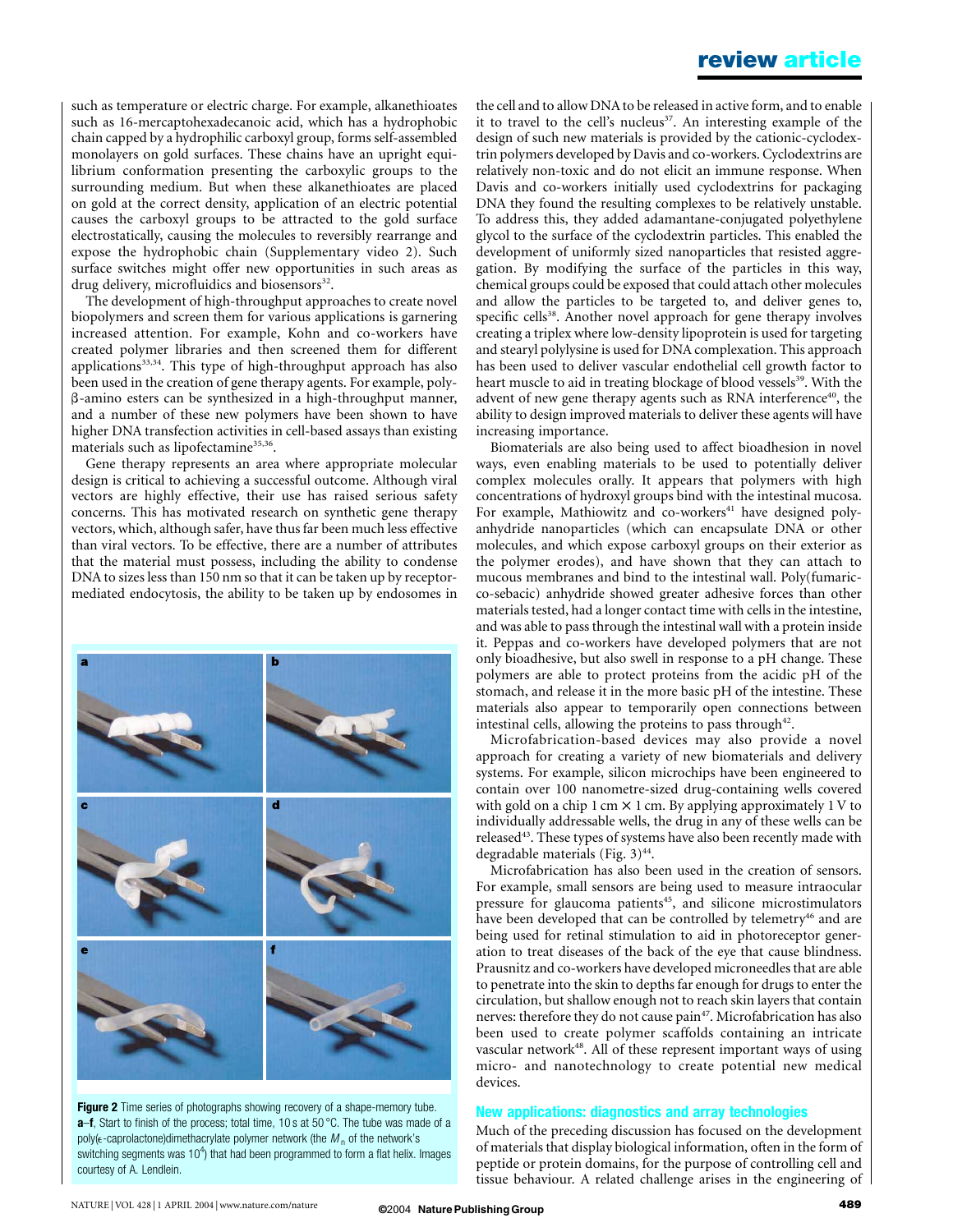materials for diagnostics and array technologies, in which large numbers (typically hundreds or thousands) of nucleic acids<sup>49</sup> or proteins<sup>50</sup> are presented in a format that allows rapid and highly parallel read-out of information concerning gene expression or protein function. Analogous technologies are being pursued with peptides<sup>51</sup>, carbohydrates<sup>52</sup> and other small molecules, as well as with cells and tissues<sup>53</sup>.

The role of materials science in array technologies was demonstrated in striking fashion by Fodor and co-workers<sup>54</sup>, who used photolithographic techniques to prepare an array of 1,024 peptides in just ten sequential operations. Similar methods have been used to create oligonucleotide arrays<sup>55</sup>. Brown and co-workers introduced an alternative approach to DNA arrays by high-speed robotic spotting of complementary DNAs on treated glass surfaces<sup>56</sup>. Both techniques yield 'DNA chips' characterized by high densities of biological information.

Although these technologies are now highly developed and widely used, they are far from optimized. Hybridization of DNA arrays typically requires many hours<sup>56</sup>, precluding their use in circumstances that demand rapid diagnosis or detection of pathogens, and limiting the possibilities for high-throughput screening of large numbers of samples. Array technologies that allow local application of electric fields (to enhance DNA migration) $57$ , ultrasonic mixing, or acoustic microstreaming<sup>58</sup>, have all been shown to reduce substantially the time required for read-out of microarray data. Thermal-gradient DNA chips have been developed to allow local (site-to-site) control of the hybridization temperature<sup>59</sup>, which can be important in distinguishing perfect sequence matches from single-site mismatches, and microporous arrays have been used in flow systems to speed up hybridization $60$ .

Additional challenges arise in the fabrication of protein arrays. Unlike nucleic acids, which share a common physical chemistry that is largely independent of sequence, proteins are highly diverse in



Figure 3 Degradable polymeric microchip. a, Cut-away diagram. b, Close-up photograph of reservoirs on a degradable microchip composed of polylactic-glycolic acid. Image courtesy of A. Richards-Grayson.

terms of charge, hydrophobic character, and so on. So whereas robotic printing of DNAs on a common substrate can be done reliably, similar treatment of a complex protein library is unlikely to result in uniform retention of protein structure and function. The potential importance of protein arrays in the direct determination of protein concentrations in cells and tissue fluids, in the identification of protein–protein interactions, and in the study of drug-binding behaviour, has prompted substantial effort directed towards the development of reliable methods for array fabrication<sup>50</sup>.

A successful fabrication method must be applicable to diverse protein libraries, and must achieve robust attachment of each protein to the surface of the array device. The attached proteins must not denature (unfold), and at least some fraction of each protein must be presented in an orientation that is consistent with retention of function; the site(s) of interest cannot be blocked by the array surface or by the linking groups used to achieve surface attachment. The substrate should not be prone to non-specific protein adsorption, because non-specific adsorption can give rise to high background noise and false positive signals.

Brown and co-workers examined the simple approach of printing proteins (either antigens or antibodies) on poly(L-lysine)-coated glass microscope slides<sup>61</sup>. They examined 115 antibody/antigen pairs, and found that approximately 50% of the printed antigens yielded signals that were quantitatively consistent with the known concentrations of the corresponding antibodies in the analyte solutions. Antibody arrays performed at a significantly lower level. This study is especially instructive because it provides a careful analysis of the quantitative reliability of the technology, and because it illustrates the challenges involved in fabricating protein arrays. The fact that fewer than 50% of arrayed antibodies yielded reliable signals is particularly striking given the structural uniformity of antibodies. More diverse protein libraries are likely to be substantially more difficult to array.

Alternative approaches to the fabrication of protein microarrays have used aldehydic surfaces to capture protein-bound lysine side chains<sup>62</sup>, polyacrylamide gel pads to entrap proteins and to immobilize antibodies via reaction with oxidized carbohydrate substituents<sup>63</sup>, and 'capture ligands' that react covalently and specifically with a single 'capture protein' that can be fused to each of the diverse proteins in the library to be arrayed<sup>64</sup>. The most ambitious experi-



Figure 4 Miroarray of 5,800 yeast proteins, each fused to a hexahistidine sequence that facilitates immobilization on a nickel-coated glass slide. A second fused sequence, that of glutathione S-transferase (GST), allows visualization with anti-GST antibodies. Arrays of this kind have been developed by Snyder and co-workers, and used in global analyses of the yeast proteome. a, Immunoblot analysis of 19 representative fusion proteins purified in 96-well format; proteins were visualized with anti-GST. **b**, Protein samples spotted on nickel-coated glass slide and probed with anti-GST. c, Enlarged image of a portion of the protein array. Image from ref. 65.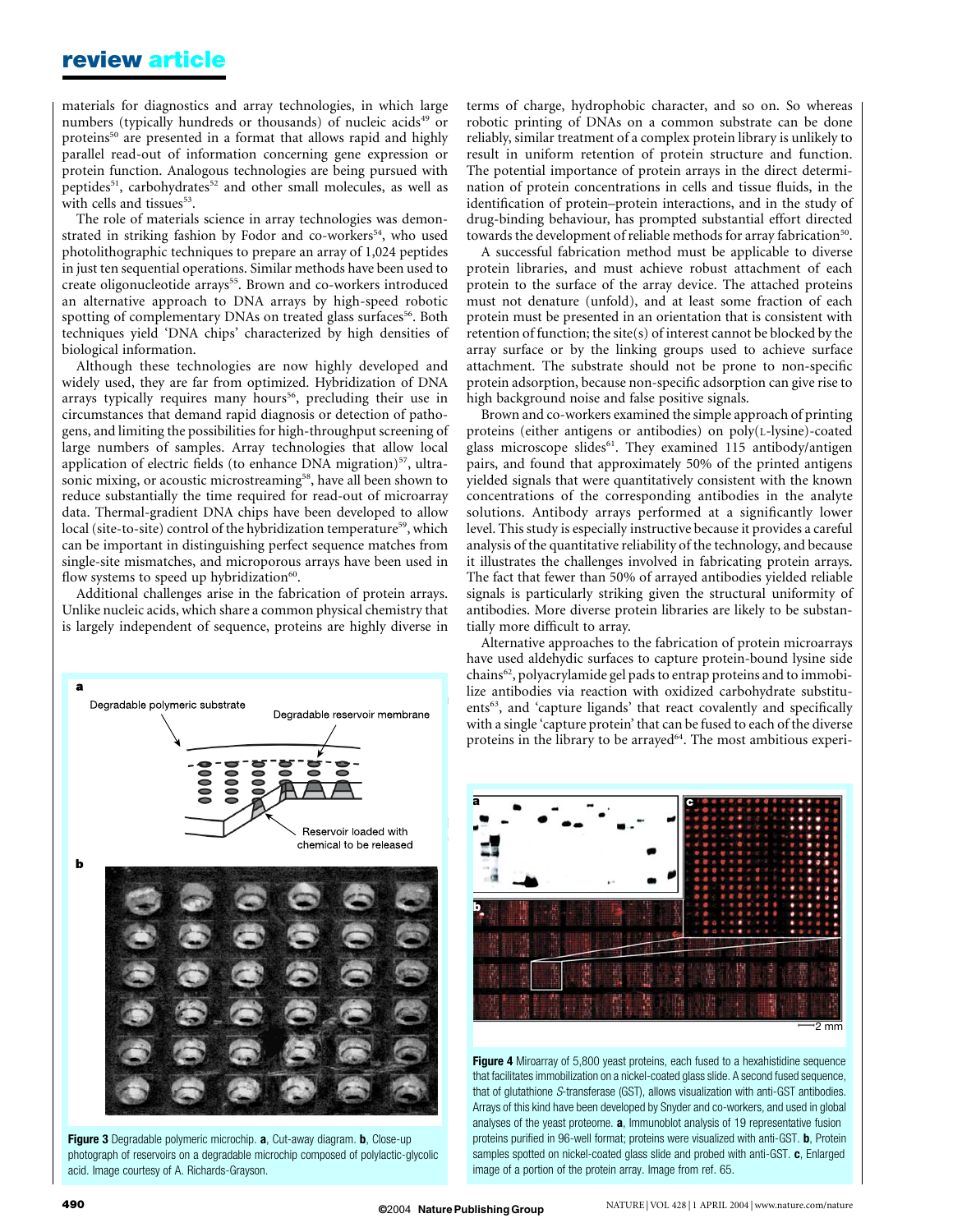

ment to date<sup>65</sup> has used a polyhistidine tag to immobilize more than 5,000 yeast proteins to the surface of a glass slide functionalized with  $Ni^{2+}$  (Fig. 4)

Arraying of membrane proteins presents special challenges. Membrane proteins are especially difficult to isolate and to maintain in active form. A promising approach to membrane protein arrays has emerged from studies of supported lipid bilayers, and from the discovery that supported bilayers can be partitioned into 'corrals' that do not allow lipid intermixing via lateral diffusion<sup>66</sup>. Partitioning can be accomplished by microcontact printing, by deposition of molecular barriers, or by a variety of photochemical methods. The supported bilayer stabilizes membrane proteins with respect to denaturation, and the lateral mobility of the system facilitates protein–protein interactions that are critical to many biological processes.

There is as yet no consensus regarding the preferred method(s) of array fabrication, and further development will be required before protein arrays become widely available for use in research and clinical practice. Materials that reduce non-specific adsorption and protein denaturation, that allow further reduction in feature size, that facilitate address of individual array features, and that enable signal amplification and enhanced sensitivity, will constitute an important part of such development.

#### Concluding remarks

Biomaterials have already had an enormous impact on health care, and are already widely used in prosthetic and drug delivery devices. Much of this success has been achieved through judicious selection of existing materials, with little real design for biomedical use. Current work is laying the foundations for a much richer application of biomaterials through elucidation of the fundamental design considerations that determine the success or failure of biomaterials systems.

Numerous challenges remain in biomaterials development. These challenges include targeting materials (containing drugs), for example, to specific cells; designing materials that can sense biochemical signals in the body; and developing materials with improved biocompatibility. The ability to address these challenges will be facilitated by advances in biology and materials science. Understanding more about extracellular matrix biology, cell receptors, and immunology will help, for example, in understanding how the body responds to specific materials. Analogously, advances in nanomaterials will create new opportunities to mimic entities in the body (such as cells), and advances in materials characterization will aid in understanding how materials interface with cells and tissues. Finally, we note that many significant recent advances in biomaterials occurred at the interface of clinical medicine and materials science and engineering. Creating opportunities and training programs for cross-disciplinary research for individuals engaged in these areas could significantly accelerate the advancement of biomaterials and create new applications for these materials in medicine.  $\Box$ 

#### doi:10.1038/nature02388.

- 1. Peppas, N. A. & Langer, R. New challenges in biomaterials. Science 263, 1715–1720 (1994).
- 2. Ratner, B. D., Hoffman, A. S., Schoen, J. F. & Lemons, J. E. Biomaterials Science, an Introduction to Materials in Medicine 1–8 (Academic, San Diego, 1996).
- 3. Bell, E., Ivarsson, B. & Merrill, C. Production of a tissue-like structure by contraction of collagen lattices by human fibroblasts of different proliferative potential in vitro. Proc. Natl Acad. Sci. USA 76, 1274–1278 (1979).
- 4. Langer, R. Drug delivery and targeting. Nature 392 (Suppl.), 5–10 (1998).
- 5. Langer, R. Where a pill won't reach. Sci. Am. 288, 50–57 (2003).
- 6. Morice, M. et al. A randomized comparison of a sirolimus-eluting stent with a standard stent for coronary revascularization. N. Engl. J. Med. 346, 1773–1780 (2002).
- 7. Langer, R. Perspectives: Drug delivery—Drugs on target. Science 293, 58–59 (2001).
- 8. Vacanti, J. P. & Langer, R. Tissue engineering: the design and fabrication of living replacement devices for surgical reconstruction and transplantation. Lancet 354, 32–34 (1999).
- 9. Yurchenco, P. D., Birk, D. E. & Mecham, R. P. (eds) Extracellular Matrix Assembly and Structure (Academic, San Diego, 1994).

10. van Hest, J. C. M. & Tirrell, D. A. Protein-based materials: Toward a new level of structural control.

Chem. Commun. 19, 1897–1904 (2001).

- 11. Lee, J., Macosko, C. W. & Urry, D. W. Mechanical properties of cross-linked synthetic elastomeric polypentapeptides. Macromolecules 34, 5968–5974 (2001).
- 12. Nagapudi, K. et al. Photomediated solid-state cross-linking of an elastin-mimetic recombinant protein polymer. Macromolecules 35, 1730–1737 (2002).
- 13. McMillan, R. A. & Conticello, V. P. Synthesis and characterization of elastin-mimetic protein gels derived from a well-defined polypeptide precursor. Macromolecules 33, 4809–4821 (2000).
- 14. Huang, L. et al. Generation of synthetic elastin-mimetic small diameter fibers and fiber networks. Macromolecules 33, 2989–2997 (2000).
- 15. Heilshorn, S. C., DiZio, K. A., Welsh, E. R. & Tirrell, D. A. Endothelial cell adhesion to the fibronectin CS5 domain in artificial extracellular matrix proteins. Biomaterials 24, 4245–4252 (2003).
- 16. Urry, D. W., Parker, T. M., Reid, M. C. & Gowda, D. C. Biocompatibility of the bioeleastic material poly(GVGVP) and its  $\gamma$ -irradiation crosslinked matrix. J. Bioact. Compat. Polym. 3, 263-282 (1991).
- 17. Kwon, I., Kirshenbaum, K. & Tirrell, D. A. Breaking the degeneracy of the genetic code. J. Am. Chem. Soc. 125, 7512-7513 (2003).
- 18. Alsberg, E., Anderson, K. W., Albeiruti, A., Rowley, J. A. & Mooney, D. J. Engineering growing tissues. Proc. Natl Acad. Sci. USA 99, 12025–12030 (2002).
- 19. Zhang, S. Emerging biological materials through molecular self-assembly. Biotechnol. Adv. 20, 321–339 (2002).
- 20. Hartgerink, J. D., Beniash, E. & Stupp, S. Peptide-amphiphile nanofibers: A versatile scaffold for the preparation of self-assembling materials. Proc. Natl Acad. Sci. USA 99, 5133–5138 (2002).
- 21. Barrera, D. A., Zylstra, E., Lansbury, P. T. & Langer, R. Synthesis and RGD peptide modification of a new biodegradable copolymer system: Poly(lactic acid-co-lysine). J. Am. Chem. Soc. 115, 11010–11011 (1993).
- 22. Cook, A. D. et al. Characterization and development of RGD-peptide-modified poly(lactic acid-colysine) as an interactive, resorbable biomaterial. J. Biomed. Mater. Res. 35, 513–523 (1997).
- 23. Gref, R. et al. Biodegradable long-circulating polymeric nanospheres. Science 263, 1600–1603  $(1994)$
- 24. Halstenberg, S., Panitch, A., Rizzi, S., Hall, H. & Hubbell, J. A. Biologically engineered protein-graftpoly(ethylene glycol) hydrogels: A cell adhesive and plasmin-degradable biosynthetic material for tissue repair. Biomacromolecules 3, 710–723 (2002).
- 25. Miyata, T., Asami, N. & Uragami, T. A reversibly antigen-responsive hydrogel. Nature 399, 766–768 (1999).
- 26. Kelch, S. & Lendlein, A. Shape memory polymers. Angew. Chem. Int. Edn Engl. 41, 2034–2057 (2002). 27. Lendlein, A. & Langer, R. Biodegradable, elastic shape-memory polymers for potential biomedical
- applications. Science 296, 1673–1676 (2002). 28. Pathak, C. P., Swahney, A. S. & Hubbell, J. A. Rapid photopolymerization of immunoprotective gelins
- in contact with cells and tissue. J. Am. Chem. Soc. 114, 8311–8312 (1992). 29. Anseth, K., Shastri, V. & Langer, R. Photopolymerizable degradable polyanhydrides with
- osteocompatibility. Nature Biotechnol. 17, 156–159 (1999).
- 30. Elisseff, J. et al. Transdermal photopolymerization for minimally invasive implantation. Proc. Natl Acad. Sci. USA 96, 3104–3107 (1999).
- 31. Peppas, N. A. Hydrogels and drug delivery. Curr. Opin. Colloid Interf. Sci. 2, 531–537 (1997).
- 32. Lahann, J. et al. A reversible switching of surfaces. Science 299, 371–374 (2003).
- 33. Brocchini, S., James, K., Tangpasuthadol, V. & Kohn, J. Structure-property correlations in a combinatorial library of degradable biomaterials. J. Biomed. Mater. Res. 42, 66–75 (1998).
- 34. Belu, A. M., Brocchini, S., Kohn, J. & Ratner, B. D. Characterization of combinatorially designed polyarylates by time-of-flight secondary ion mass spectrometry. Rapid Commun. Mass Spectrom. 14, 564–571 (2000).
- 35. Lynn, D. M., Anderson, D. G., Putnam, D. & Langer, R. Accelerated discovery of synthetic transfection vectors: Parallel synthesis and screening of degradable polymer library. J. Am. Chem. Soc. 123, 8155–8156 (2001).
- 36. Anderson, D., Lynn, D. & Langer, R. Semi-automated synthesis and screening of a large library of degradable cationic polymers for gene delivery. Angew. Chem. 42, 3153–3158 (2003).
- 37. Luo, D. & Saltzman, W. M. Synthetic DNA delivery systems. Nature Biotechnol. 18, 33–37 (2000).
- 38. Pun, S. H. & Davis, M. E. Development of a nonviral gene delivery vehicle for systemic application. Bioconjugate Chem. 13, 630–639 (2002).
- 39. Affleck, D. G., Yu, L., Bull, D. A., Bailey, S. H. & Kim, S. W. Augmentation of myocardial transfection using TerplexDNA: a novel gene delivery system. Gene Ther. 8, 349–353 (2001).
- 40. McManus, M. T. & Sharp, P. A. Gene silencing in mammals by small interfering RNAs. Nature Rev. Genet. 3, 737-747 (2002).
- 41. Mathiowitz, E. et al. Biologically erodable microspheres as potential oral drug delivery systems. Nature 386, 410–414 (1997).
- 42. Torres-Lugo, M., Garcia, M., Record, R. & Peppas, N. A. pH-sensitive hydrogels as gastrointestinal tract absorption enhancers: Transport mechanisms of salmon calcitonin and other model molecules using the Caco-2 cell model. Biotechnol. Progr. 18, 612–616 (2002).
- 43. Santini, J. T., Cima, M. J. & Langer, R. A controlled-release microchip. Nature 397, 335–338 (1999). 44. Grayson, A. et al. Multi-pulse drug delivery from a resorbable polymeric microchip device. Nature Mater. 2, 767–772 (2003).
- 45. Stangel, K. et al. A programmable intraocular CMOS pressure sensor system implant. IEEE J. Solid-State Circuits 36, 1094–1100 (2001).
- 46. Schwartz, M. et al. Single chip CMOS imagers and flexible microelectronic stimulators for a retina implant system. Sensors Actuators 83, 40–46 (2000).
- 47. Kaushik, S. et al. Lack of pain associated with microfabricated microneedles. Anesth. Analg. 92, 502–504 (2001).
- 48. Borenstein, J. T. et al. Microfabrication technology for vascularized tissue engineering. Biomed. Microdevices 4, 671–680 (1999).
- 49. Eisen, M. B. & Brown, P. O. DNA arrays for analysis of gene expression. Methods Enzymol. 303, 179–205 (1999).
- 50. Zhu, H. & Snyder, M. Protein chip technology. Curr. Opin. Chem. Biol. 7, 55–63 (2003).
- 51. Houseman, B. T., Huh, J. H., Kron, S. J. & Mrksich, M. Peptide chips for the quantitative evaluation of protein kinase activity. Nature Biotechnol. 20, 270–274 (2002).
- 52. Houseman, B. T. & Mrksich, M. Carbohydrate arrays for the evaluation of protein binding and enzymatic modification. Chem. Biol. 9, 443–454 (2002).